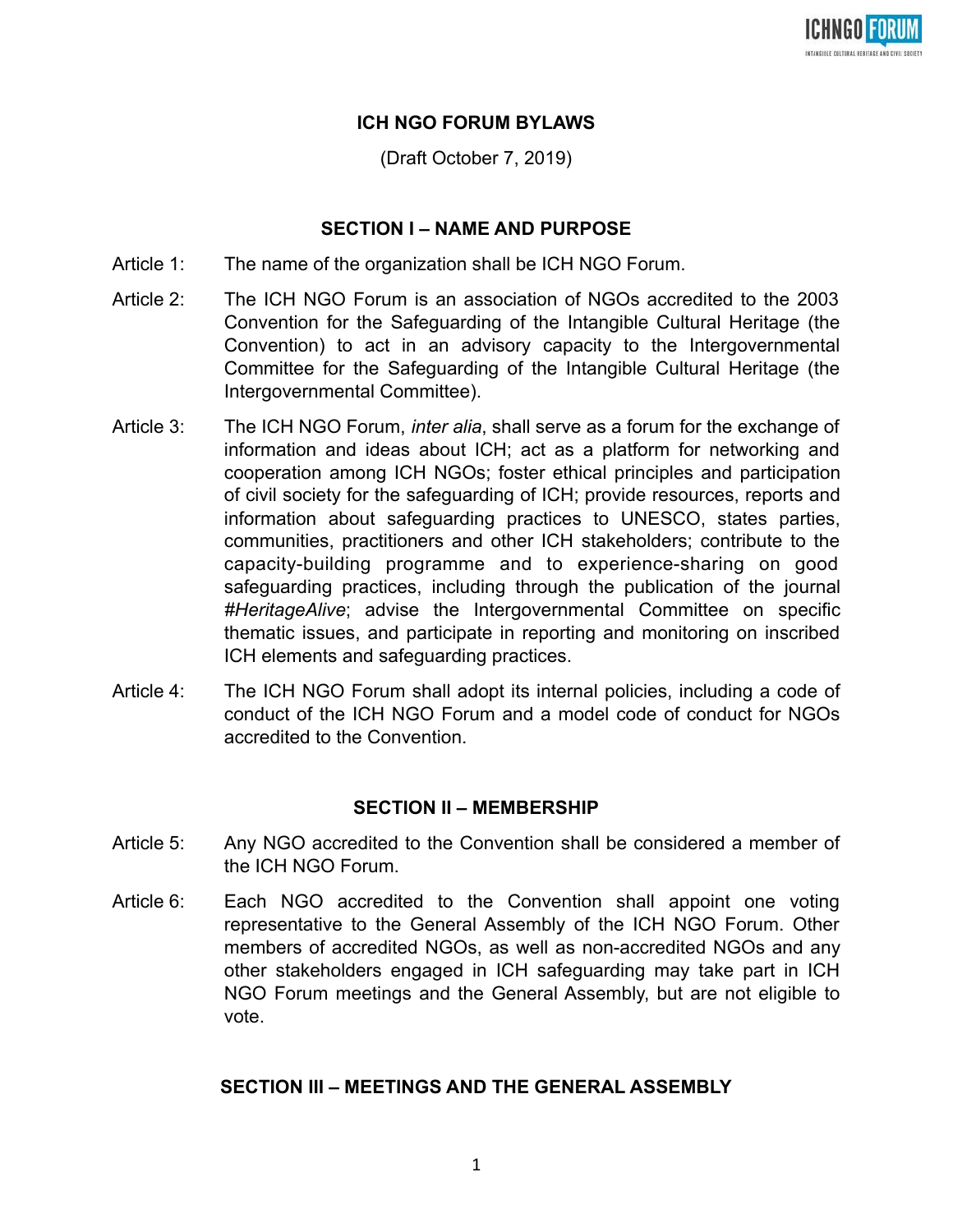

- Article 7: The annual meeting of ICH NGO Forum shall occur at the time and venue of the annual session of the Intergovernmental Committee. The General Assembly of the membership shall occur during the annual meeting at the date and time to be determined by the Steering Committee.
- Article 8: Other meetings may be called by a simple majority of the Steering Committee.
- Article 9: Notice of each meeting and the General Assembly shall be given on the website of the ICH NGO Forum, [http://www.ngoforum.org,](http://www.ngoforum.org/) and by email, not less than four weeks prior to the meeting.
- Article 10: The quorum for transaction of business at the General Assembly shall consist of 10 voting members of accredited NGOs.
- Article 11: A majority vote of those voting is necessary to transact any business brought before the membership, other than the election of Steering Committee members that is conducted by plurality vote.
- Article 12: The meetings will address topics of relevance to the purposes of the ICH NGO Forum. Their programme shall be coordinated by the Steering Committee.
- Article 13: The General Assembly shall examine and approve the annual report on the Forum's programmes, services and partnerships, annual financial report, and annual plan of the Forum's activities.
- Article 14: Each member NGO, represented by one voting delegate, shall have the right to propose and second resolutions, to take part in discussions, approve and amend the agenda for the General Assembly, and to vote.
- Article 15: Meetings and the General Assembly will be held, and reports will be published, in English and/or French.

#### **SECTION IV – STEERING COMMITTEE**

- Article 16: The Steering Committee acts as the governing body for the ICH NGO Forum. It is responsible for overall policy and direction of the Forum and manages its operations, finances, administration, and affairs. Throughout the year, it oversees communication around Forum's activities through, amongst other means, the newsletter, website, and social media sites.
- Article 17: The Steering Committee's mission is to coordinate, for the benefit of the accredited NGOs, the activities of the Forum, including but not limited to:
	- liaison with UNESCO Secretariat of the Convention for collective matters dealing with civil society organizations, and especially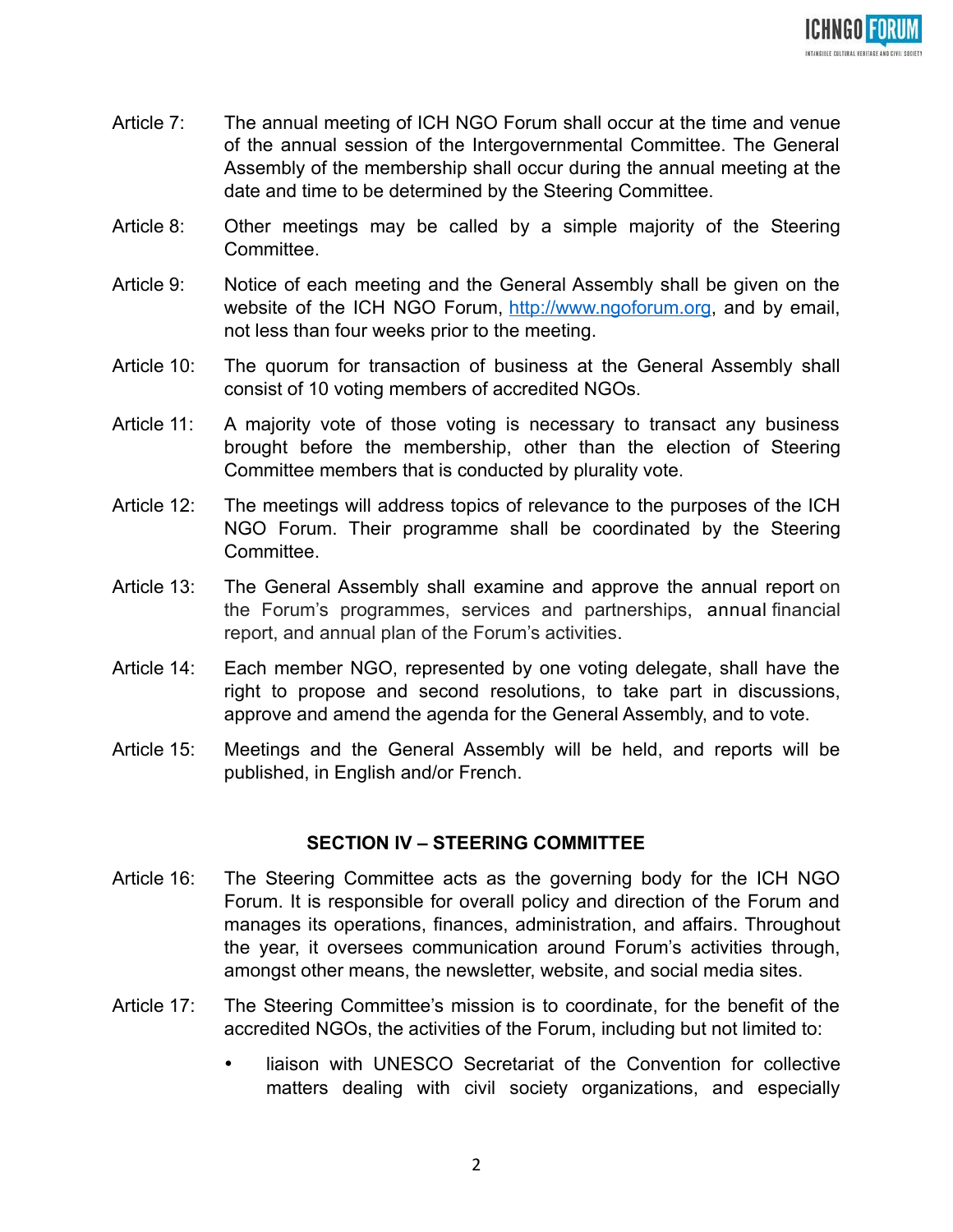

accredited NGOs;

- coordinate activities of the ICH NGO Forum at the time of sessions of the Convention's governing organs (General Assembly of the States Parties, and Intergovernmental Committee);
- in a spirit of transparency and good governance, develop communication around the Forum activities, including those of the Steering Committee such as communicating minutes of its meetings, invitations, etc.;
- develop the network of accredited ICH NGOs, including facilitation of dialogue, and exchange of information and best practices;
- initiate thematic activities through, amongst others, the organization of workshops;
- organize capacity building activities, which may be carried out in coordination with UNESCO Secretariat of the Convention;
- coordinate dialogue and initiatives with States Parties or other entities designed to foster financial sustainability of collective activities of accredited NGOs;
- manage funds that have been raised for the Forum's activities;
- promote participation of civil society for the safeguarding of ICH.
- Article 18: No less than four weeks prior to the General Assembly, the Steering Committee shall prepare an annual report on the Forum's programmes, services and partnerships; annual financial report, including the sources of funding, the use of funds, and explanation of any significant variations between budgeted and actual revenues and expenses; and annual plan of the Forum's activities that is concordant with available resources. All three documents shall be submitted to the General Assembly for its examination and approval.
- Article 19: No member of the Steering Committee shall participate in deciding a matter directly impacting that individual. Each member of the Steering Committee shall disclose in writing all potential and actual conflicts of interest in a signed conflict of interest statement.
- Article 20: Membership of the Steering Committee shall consist of seven members serving two-year terms, with eligibility for re-election for no more than one additional consecutive term. Their election shall be conducted on the basis of the electoral groups of UNESCO (Western Europe and North America, Eastern Europe, Latin America and the Caribbean, Asia and the Pacific, Arab States, Africa), each representing an NGO with headquarters in the listed six regions, and one member representing an international NGO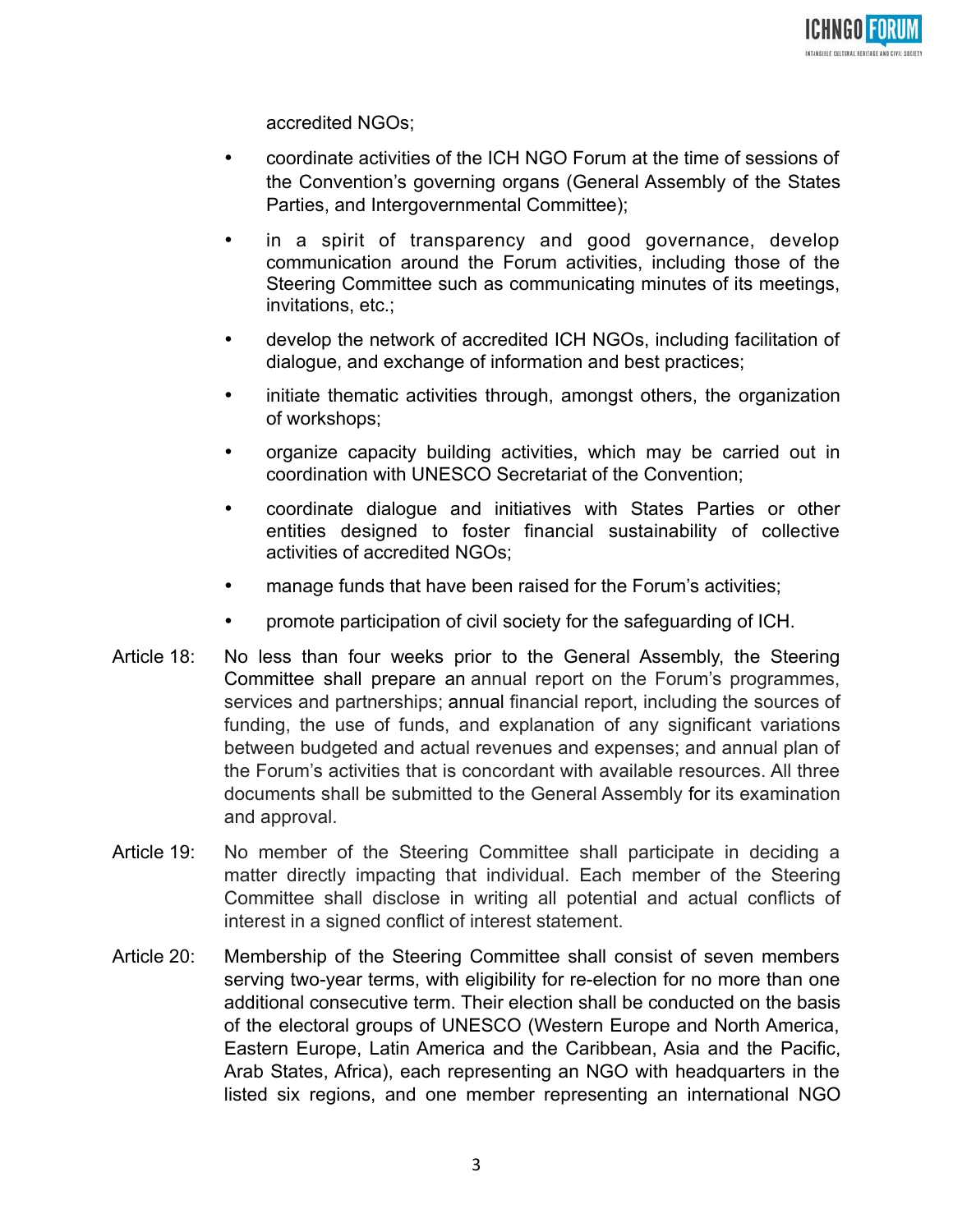

(understood as NGOs active in two or more electoral groups of UNESCO). In the absence of candidates from NGOs with headquarters in the region concerned, the seat will be open to candidates from NGOs with headquarters elsewhere but with main activities situated in the region concerned, and, in the absence of such candidates, to candidates from international NGOs active in the region concerned. The election of one member from each of three regions occurs every year.

- Article 21: Members of the official delegation of a state party may not be elected to the Steering Committee. If a member of the Steering Committee becomes a member of official delegation of a state party in the course of his or her service in the Steering Committee, membership in the Steering Committee will be terminated.
- Article 22: The Steering Committee receives no compensation other than reimbursement of reasonable expenses, if such funds are available and so designated.
- Article 23: All other policies and procedures for election to the Steering Committee shall be determined by the Election Board.
- Article 24: An Election Board, preferably composed of seven members (one from each UNESCO electoral group and one from an international NGO), and in any case a minimum of three members, will make a call to accredited NGOs for Steering Committee candidatures, at least six weeks prior to each General Assembly of the ICH NGO Forum. The General Assembly of the ICH NGO Forum will nominate members of the Election Board one year prior to the elections. In the absence of this Election Board, a month and a half prior to the date of the Forum General meeting, the Steering Committee will make a call to all accredited NGOs for candidatures. Members of the Election Board cannot be candidates to the Steering Committee. Each member of the Election Board will serve no longer than three consecutive years.
- Article 25: The Steering Committee shall meet every month through any shared means of telecommunication, and also during the sessions of the Convention's governing bodies. Meetings will be conducted in English and/or French. Minutes of each meeting are to be produced, and made available to the member NGOs and general public, and archived for further use. Steering Committee members must have written notice of official meetings at least five days in advance. Meetings with the UNESCO Secretariat of the Convention are to be held at least twice a year whenever possible.
- Article 26: A quorum must be attended by simple majority of members of the Steering Committee before motions can be made or passed.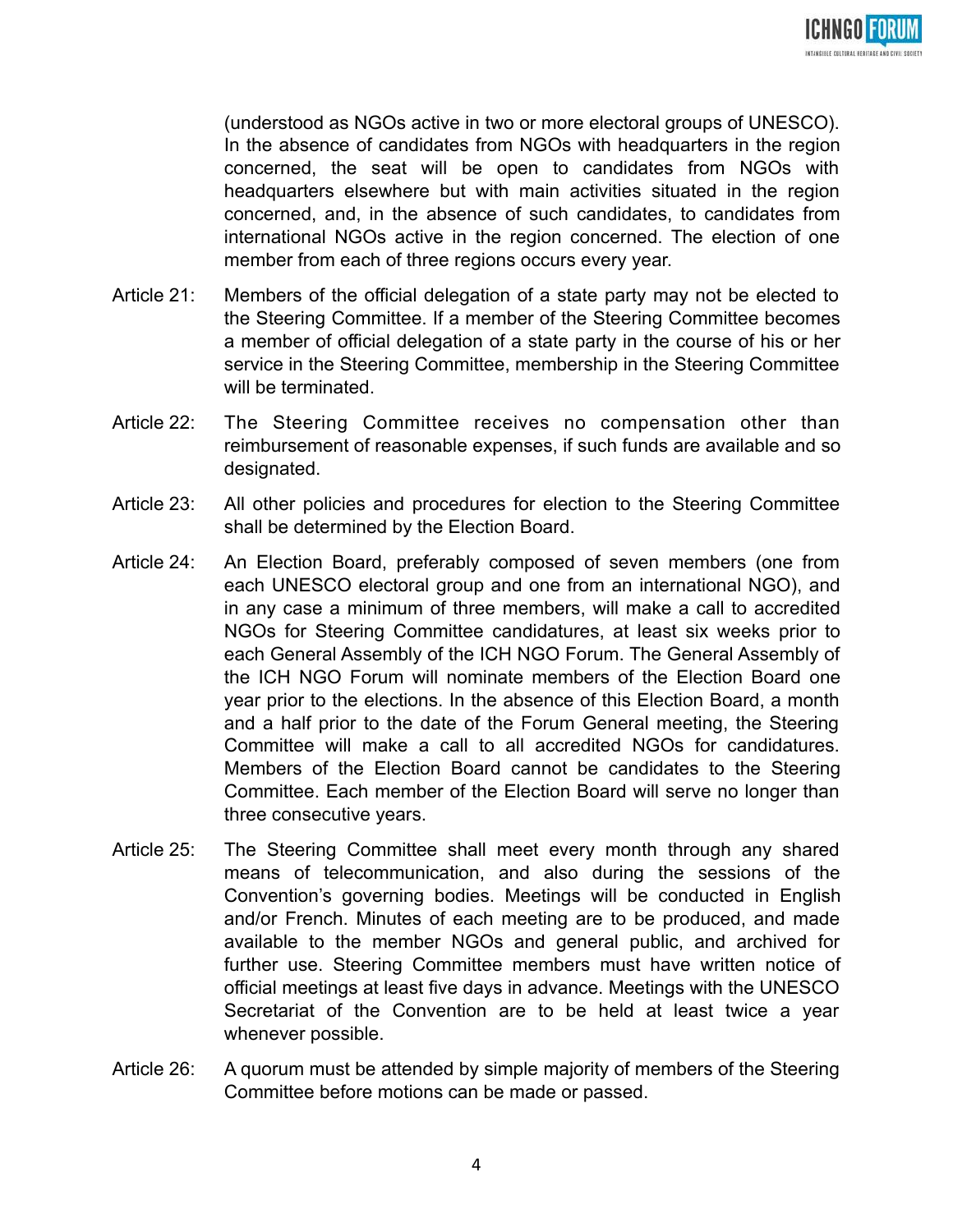

Article 27: There shall be four officers of the Steering Committee, consisting of a Chair, a Vice-Chair, a Secretary and a Treasurer. The officers, who shall constitute the Executive Committee, shall be decided upon by the Steering Committee during the week of their meeting at the session of the Intergovernmental Committee.

> The Chair of the Steering Committee shall serve a term of one year and cannot be renewed. The position of chair will rotate each year among the electoral regions and international organization representative. The Chair is responsible for convening Steering Committee meetings and presiding during these meetings.

The Vice-Chair will serve as Chair in the absence of the Chair.

The Secretary shall be responsible for keeping records of Steering Committee actions, including overseeing the taking of minutes at all Steering Committee meetings, sending out meeting announcements, distributing copies of minutes and the agenda to all Steering Committee members, and assuring that ongoing ICH NGO records are maintained.

The Treasurer shall report on finances at each Steering Committee meeting, assist in the preparation of the budget, help develop fundraising plans, disburse funds and sign checks, and make financial information available to Steering Committee members, ICH NGO membership and the public.

- Article 28: Resignation from the Steering Committee must be in writing and received by the Secretary. If an accredited NGO notifies the Steering Committee that the person serving on the Committee no longer represents their organization, the person is no longer eligible to a Steering Committee member. A Steering Committee member shall be dropped for excess absences from the Steering Committee meetings if he or she has three unexcused absences from the meetings in a year.
- Article 29: Vacancies occurring on the Steering Committee may be filled at any time by appointment of the Chair with approval of two-thirds of the Steering Committee. The person filling the vacant position must be from the same region as the person who vacated the position, or in the case of a representative from an international organization, from an international organization. The appointment will be until the next election for Steering Committee members.

## **SECTION V – WORKING GROUPS**

Article 30: There shall be provision for Working Groups organized around areas of ICH interests, policies, practices and research. Working Groups may, in